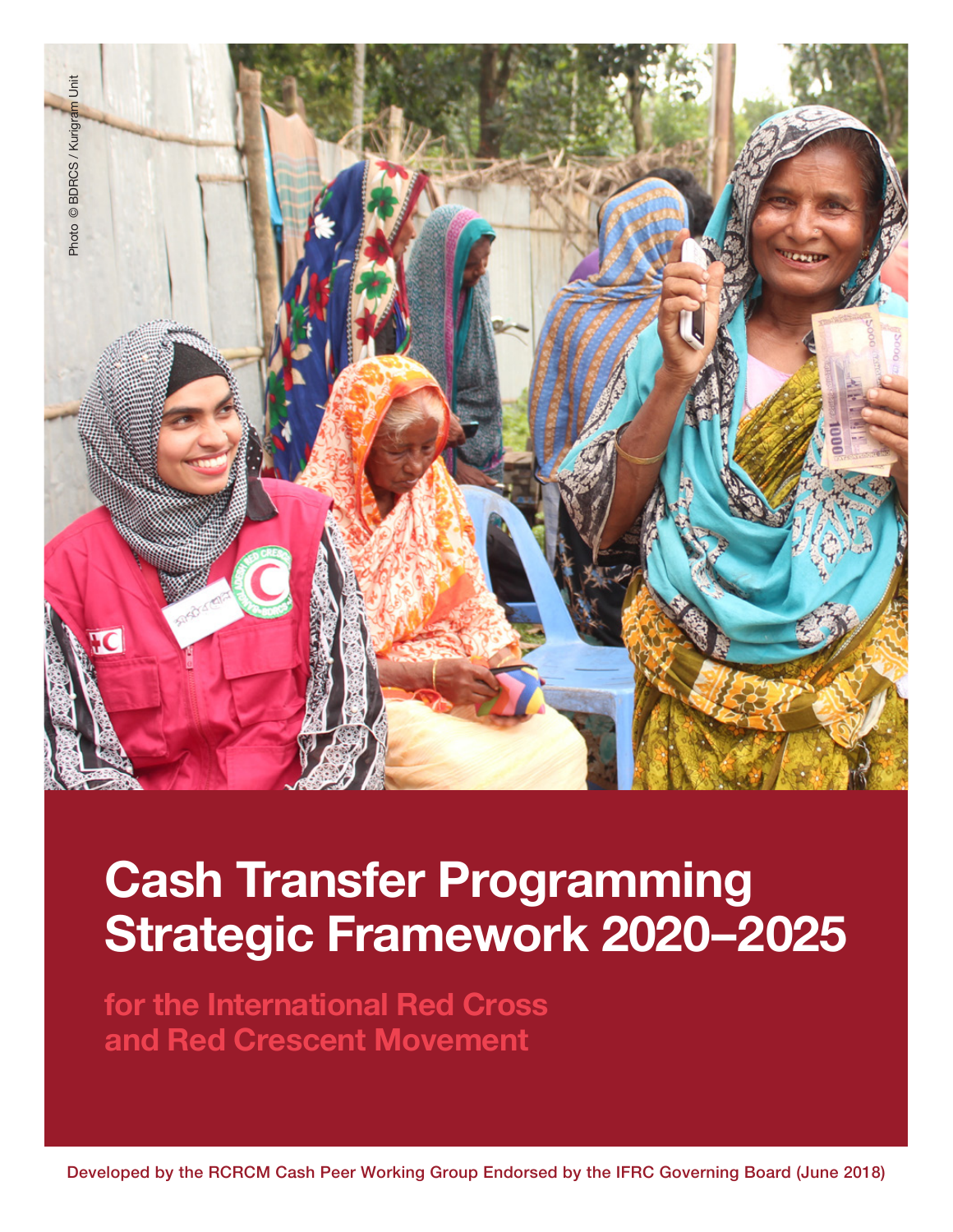### **Introduction**

The humanitarian landscape is changing and it is now widely accepted that providing crisis-affected populations with cash and voucher assistance (CVA)<sup>1</sup> brings greater choice and dignity for beneficiaries and enables humanitarian agencies to better meet needs in an efficient and effective way. Alongside and often in complement to in-kind assistance and the provision of services, CVA supports peoples' own pathways to recovery and increasing resilience by allowing them to obtain goods and services of their own choice, directly from local markets and service providers, thereby also bringing multiplier effects to the local economy.

The UN Secretary-General's report for the World Humanitarian Summit calls for CVA to become a default delivery mode for humanitarian assistance given its role in building resilience and self-reliance.<sup>2</sup> Through the Grand Bargain, aid organisations including the International Red Cross and Red Crescent Movement (Movement) committed to invest in new CVA delivery approaches allowing for programming at scale, and build an evidence base to assess the costs, benefits, impacts and risks of CVA relative to in-kind assistance and other forms of intervention. This document outlines the Movement's goal, strategic objectives, and key enabling actions to achieve this commitment.

### **Purpose**

**The Movement's Cash Strategic Framework 2020 – 2025 embraces the Movement's** CVA **goal:**

**Crisis affected populations are able to meet their humanitarian needs in a sustainable, culturally appropriate and dignified manner. Through a scaled up CVA model the Movement guarantees local to global capability delivering effective CVA where and when appropriate.**

Its purpose is to institutionalise and embed CVA as a routine component of programming for crisis- affected populations through preparedness, response and recovery. Additionally, it sets out the strategic objectives to achieve CVA integration into programs and systems within the Movement at all levels – local to global.

This Strategic Framework represents the collective prioritisation of the Movement with regard to its approach for improving the quality and accountability of humanitarian assistance through the development of a predictable, scalable CVA response delivery model.

It provides the framework within which the Movement's approach to the provision of humanitarian cash and voucher assistance will be developed, in alignment with the changing humanitarian environment. This includes the ambition of continuing to expand CVA beyond responses to food security and livelihoods needs into other sectors as well as increasing the provision of multi-purpose and unrestricted cash transfers which allow recipients themselves to choose how to prioritise the assistance. It aims to ensure that all components of the Movement are recognised for their readiness and ability to deliver CVA, at scale when required.

Cash and Voucher Assistance (CVA): CVA refers to all programs where cash transfers or vouchers for goods or services are directly provided 1 to recipients. See CaLP website: https://www.calpnetwork.org/learning-tools/glossary-of-terms/. CVA can be used inter-changeably with Cash Transfer Programming (CTP), Cash Based Assistance or Interventions (CBA or CBI) and other relevant terms.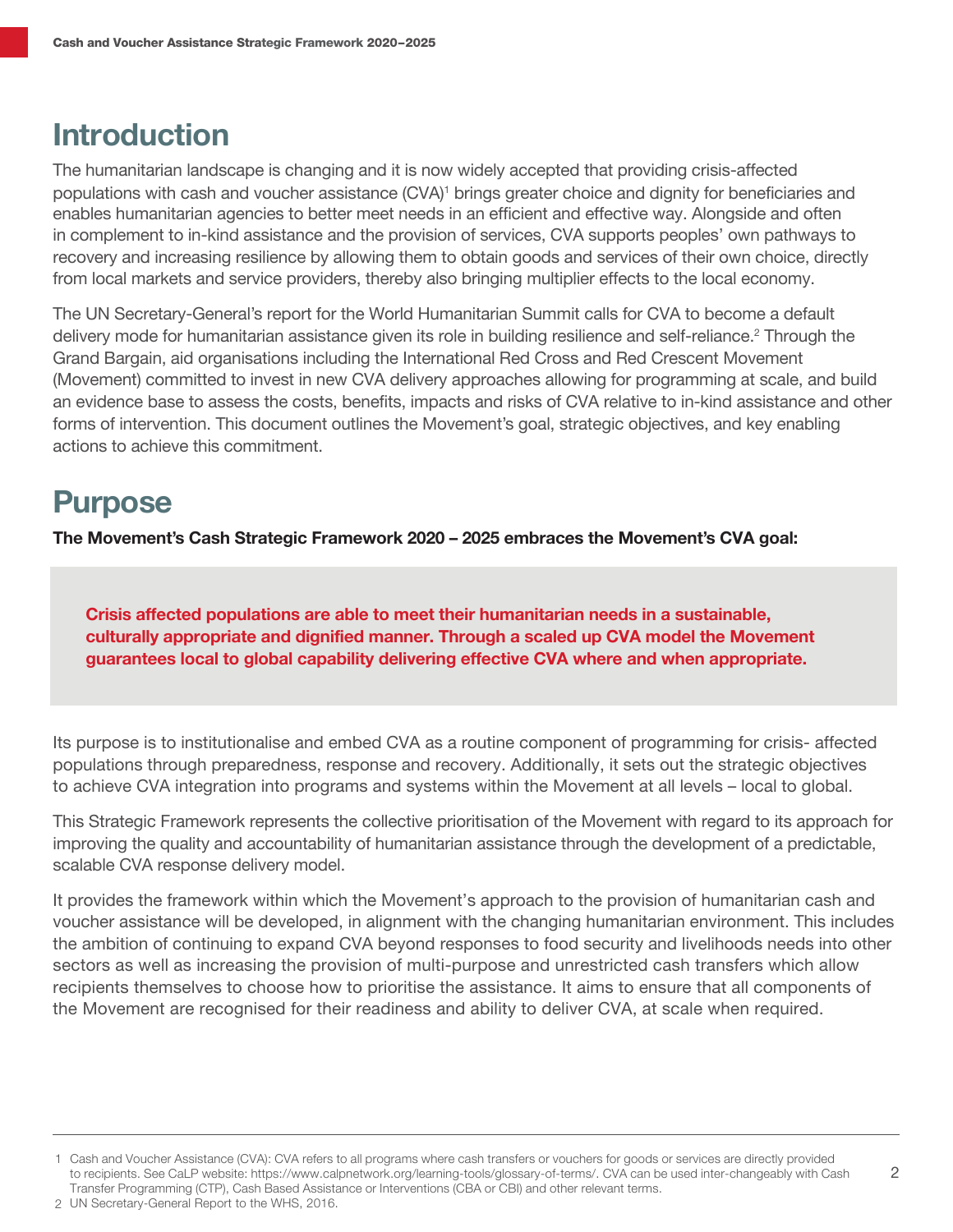# **Scope**

The Movement is in a unique position to continue to build its leadership role in predictable and scalable cash and voucher assistance based on its mandate and Fundamental Principles. Its global reach, combined with national and community level access provides a strong foundation for evidence based CVA in line with pre-agreed quality standards.

The unique role of National Society staff and volunteers in their national contexts is primarily their proximity to both authorities and crisis-affected populations. This facilitates a people-centred approach supporting their own choices through the use of cash.

Finally, the Framework guides and unifies the Movement's members as they develop their individual CVA strategies across the globe. It is intended to provide a high-level structure for each Movement member to develop relevant strategies, policies, procedures, systems and partnerships.

# **Rationale**

cash and voucher assistance is one of the most rigorously–evaluated and well-researched humanitarian tools of the last decade. Evidence shows notable benefits to the population, local economy and markets through the appropriate provision of this form of assistance. In spite of this, humanitarian aid provided through CVA remains significantly lower than that of in-kind aid. There remains a need within the humanitarian sector to scale up its' ability to deliver cash and voucher assistance- to increased numbers of people in need, in diverse locations and contexts, and across sectors.

Whilst states are obliged to take primary responsibility for their citizens in crisis situations, the Movement is often called upon in humanitarian crises to provide assistance to those in need. The Movement has extensive experience implementing CVA programmes in a variety of crisis contexts for more than three decades.

In the past ten years, the Movement increased its use of CVA to meet a wide range of basic needs using multi-purpose, unrestricted cash transfers. Due to this fast-growing interest in using CVA in emergencies, the Movement focused its effort and resources in this area of programming. Initially led by individuals within the Movement, this work has increasingly become more institutionally-supported by various members of the Movement. A strong spirit of collaboration and coordination between the members has allowed the Movement to lead in the area of CVA by:

- developing and contributing to a range of CVA tools, guidance and frameworks;
- establishing mechanisms to ensure appropriate Movement-wide support for CVA;
- establishing the Movement as a key influential contributor within the cash community.

This Framework will continue to encourage the Movement to work together in formulating CVA strategies, policies, plans, and operations.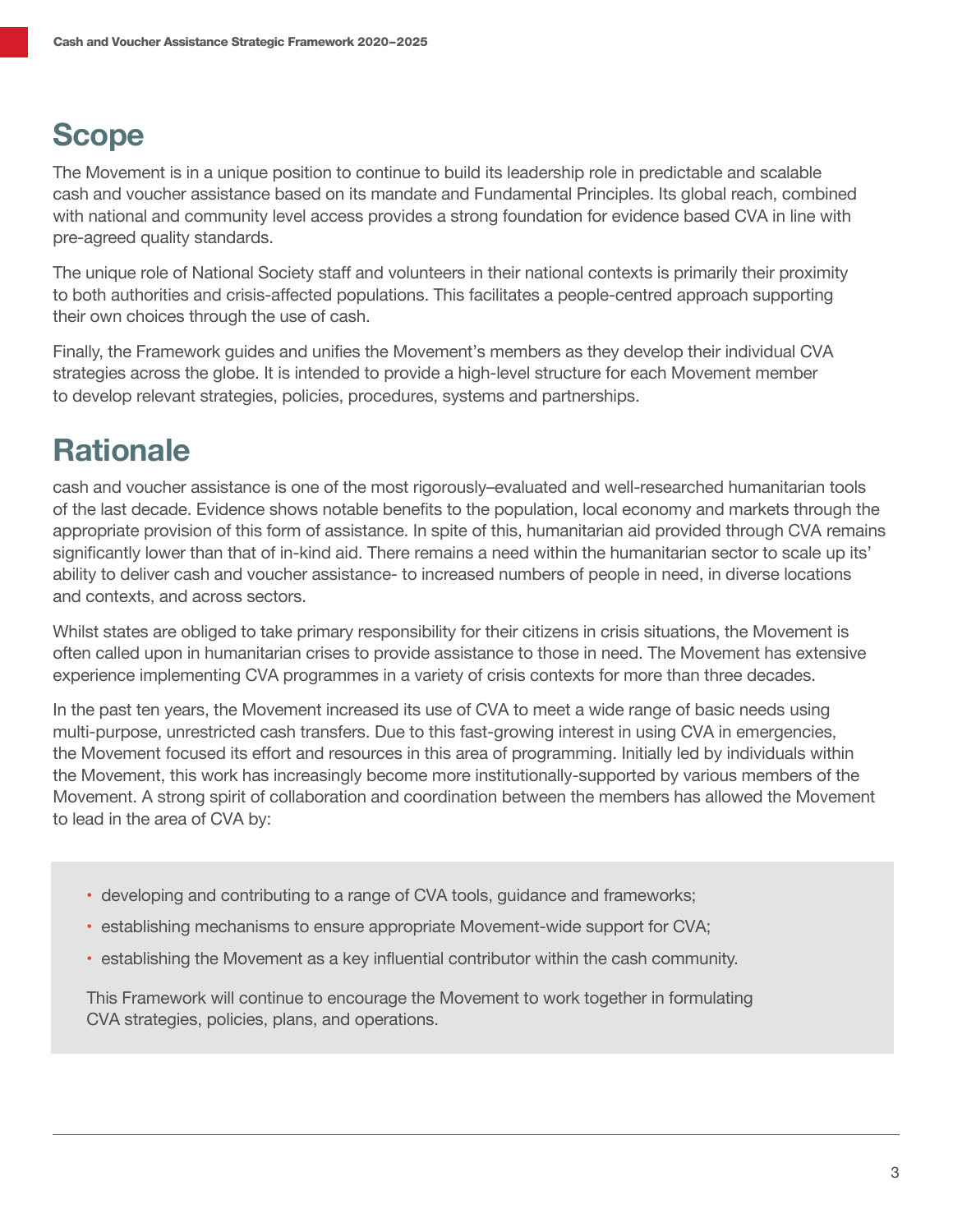### **Vision**

In a world where response to conflict, natural disaster and disease is becoming more complex there is a need for a renewed Movement vision and approach to ensure that crisis-affected populations are able to benefit from accountable humanitarian assistance to meet their individual immediate needs and independently determine their future. This Strategic Framework recognises that the full potential of CVA remains untapped, and aims to ensure that the Movement is in a prominent position to lead in terms of the systematic and effective provision of appropriate CVA to populations in need.

To achieve the Cash and Voucher Assistance Strategic Framework vision, it is necessary for the Movement to draw from both internal and external capabilities and partnerships with a collective commitment across management levels, programmes and functions. As the world's largest humanitarian network, the stronger the Movement is, the stronger the humanitarian sector will be as we continue to lead and contribute to the global cash agenda.

To do this, the Movement will simultaneously strengthen and realign operations, support services and management – directed by the Movement leadership. Multi-sectoral teams and approaches will be introduced to achieve collective outcomes alongside sector-based targets. It will also require greater investment in payment and information technologies, enabling the Movement to reach scale and improve accountability and transparency.

Predictability is key, requiring ongoing investment in Movement CVA preparedness to ensure institutional capability to respond at any time to crisis. As the world's largest humanitarian network, the Movement will capitalise on its unique geographical reach and ability to access areas not always available to others.

# **Strategic Objectives**

#### **In order to realize the vision:**

At the local level, Movement members will invest in a reliable, localized approach to CVA that emphasizes effectiveness, efficiency and transparency. Movement members will use their auxiliary role to catalyse awareness, acceptance and readiness of national systems to incorporate CVA into response options.

At the global level, the Movement will invest in processes, tools and systems that can be accessed by Movement members to supplement and reinforce their local capacity while at the same time benchmarking quality cash and voucher assistance the Movement and facilitating a common, predictable approach.

These local and global efforts will be supported by policy and advocacy and enhanced through partnerships and innovation at all levels. Expanding a Movement evidence base through learning will be prioritised to inform decision making, policy and practice.

Each of the four strategic objectives will provide a unified and collective approach to CVA for the Movement inviting each member to contribute.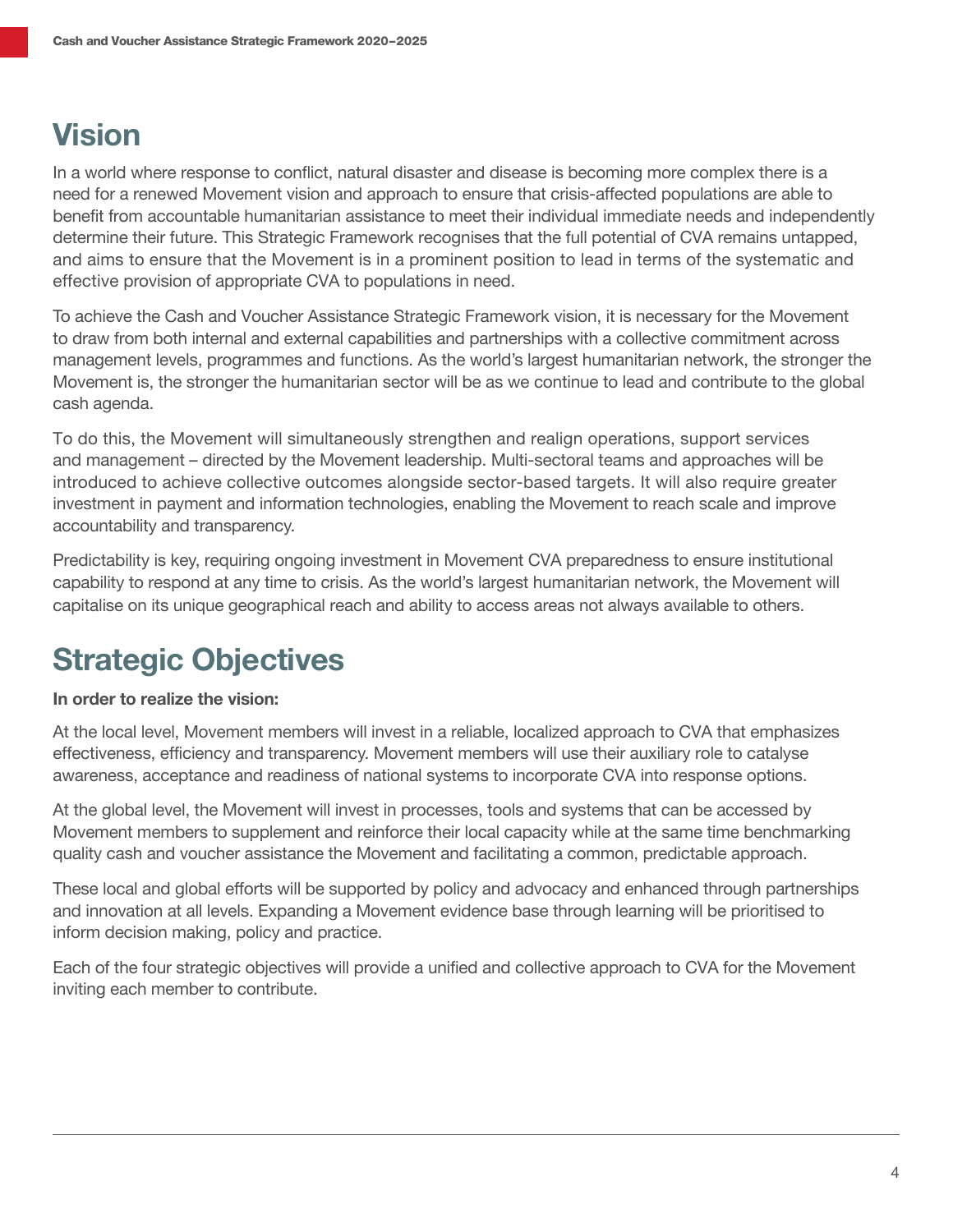#### **Strategic Objective 1: Localized Response and Prepared Movement Members**

The Movement members invest in their capacity to become CVA proficient across functions and context, with a particular focus on local capacities.

- Movement Member Leadership **allocate necessary resources** to build CVA capability, demonstrating their commitment to meeting Movement agreed upon goals.
- National Societies through their auxiliary role, influence and play a central role in **CVA response** and its links to social protection.
- Movement members develop and implement their **CVA strategies** during preparedness in line with the Movement position on cash and voucher assistance to ensure they are CVA proficient.
- Movement members **contribute to global thinking** on cash transfer programming by participating in local, regional and global working groups and by building evidence base and contributing with standardized operational data.
- Movement policies, guidelines, toolkits, training, systems and payment platforms are developed and adapted to the local context and regulations, ensuring **operational capability**.

#### **Strategic Objective 2: Global Cash and Voucher Assistance Capability**

The Movement delivers a global CVA model which is predictable, replicable, and applicable to all aspects of crisis preparedness, response and recovery.

- IFRC and ICRC have the **appropriate systems** and **procedures** are fit for purpose to deliver cash and voucher assistance.
- **Accountability** strengthened at all levels to ensure people led design of cash and voucher assistance and efficient use of resources.
- The **Cash Peer Working Group (CPWG) serves as the Movement's technical lead** for evidence-based advocacy messaging and quality standards, guidance, training, tools for cash and voucher assistance.
- **Operational approaches** that set the benchmark for quality cash and voucher assistance established.
- A critical mass of qualified, experienced and competent **CVA experts**.